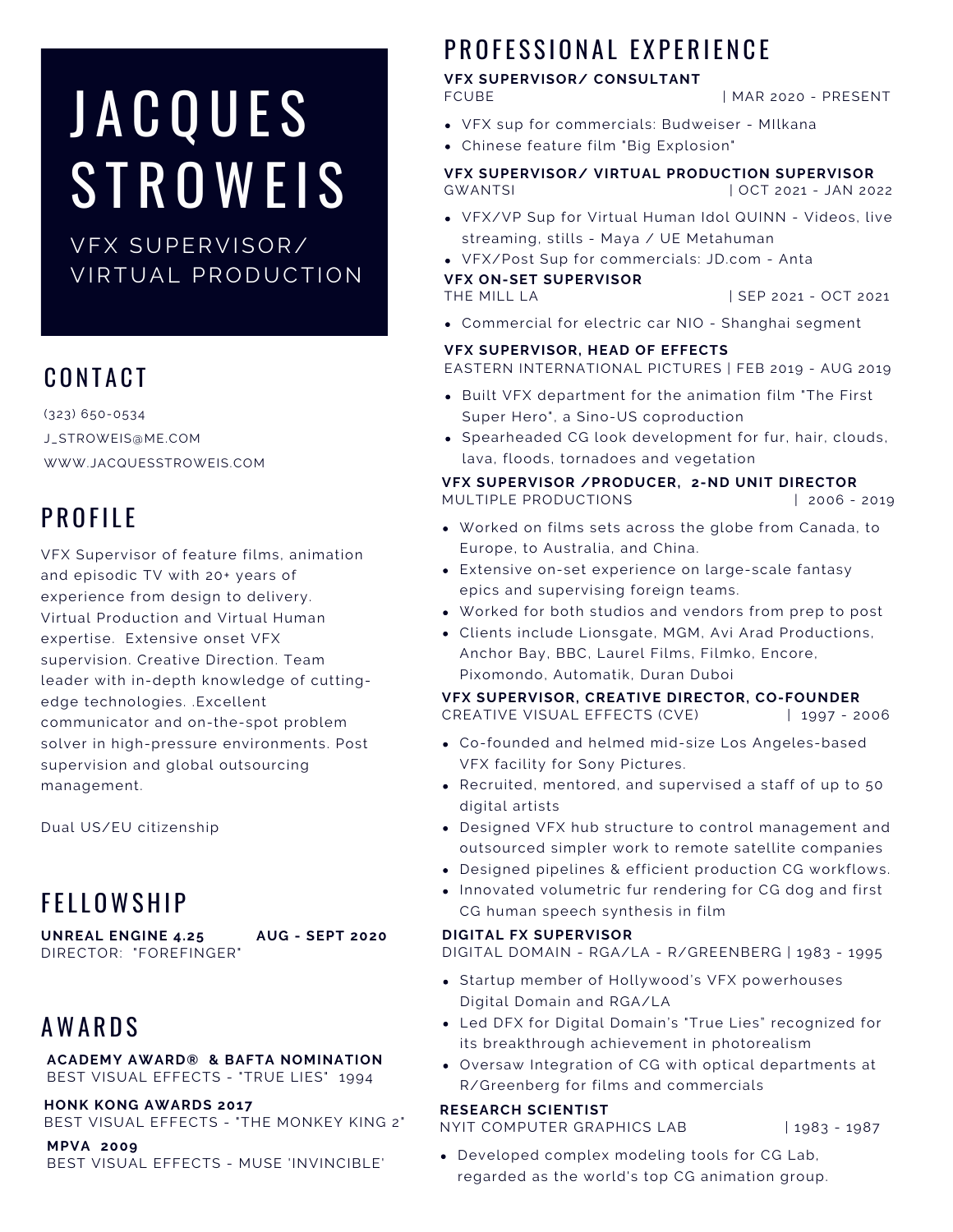# **JACQUES STROWEIS**

VFX SUPERVISOR/ VIRTUAL PRODUCTION

## **SOFTWARF**

- Nuke
- Houdini
- Unreal Engine 4.26 / Niagara
- Maya Xgen
- Redshift
- DaVinci Resolve
- Adobe Premiere
- Python
- C Language

## **MEMBERSHIPS**







## VIRTUAL PRODUCTION

- Development of Virtual Human Idol QUINN for animation, live streaming, stills using UE Metahuman
- LED virtual stage setup preparation
- Member Joint Committee on Virtual Production since its inception in 2010
- Consulted on the film "7 Sages" to evaluate the facial mocap system Epic Games Cubic Motion Persona
- Developed methodology and workflow for hi-fidelity CG human speech synthesis in film "Baby Geniuses"
- Consulted on the de-ageing of actor Jackie Chan using Deep Learning with AI company DaGong and provided comparative analysis with traditional CG solutions.
- Used LED background wall for the episodic online series "Ice Fantasy Destiny"
- Trained on Vicon Blade body mocap system with ex-Dreamworks mocap supervisor Demian Gordon.
- Supervised the Muse music video "Invincible" at House of Moves using SimulCam technology
- Supervised a 7-artist team for "Robosapien" previs

## **SKILLS**

- On set shooting methodology, previs, plate photography
- VFX breakdown, bidding and budgeting,
- Production tracking
- Supervision of digital artists (local & remote)
- Work on the box
- Unreal Engine 4.25
- In-depth knowledge of virtual production
- Facial animation expertise
- Houdini & Niagara development
- Compositing finaling/ Quality control
- Color grading proficiency
- Pipeline development

## **F D U C A T I O N**

#### **M.S E.E , SOLID MODELING**

UNIVERSITY OF ROCHESTER, NY | 1982 - 1983

**ELECTRO MECHANICAL ENGINEERING DEGREE** ENSEM, NANCY, FRANCE | 1981 - 1983

**M.S PHYSICS** UNIVERSITE DE NANCY, FRANCE | 1980 - 1982

**M.S MECHANICAL ENGINEERING** UNIVERSITE DE NANCY, FRANCE | 1981 - 1983